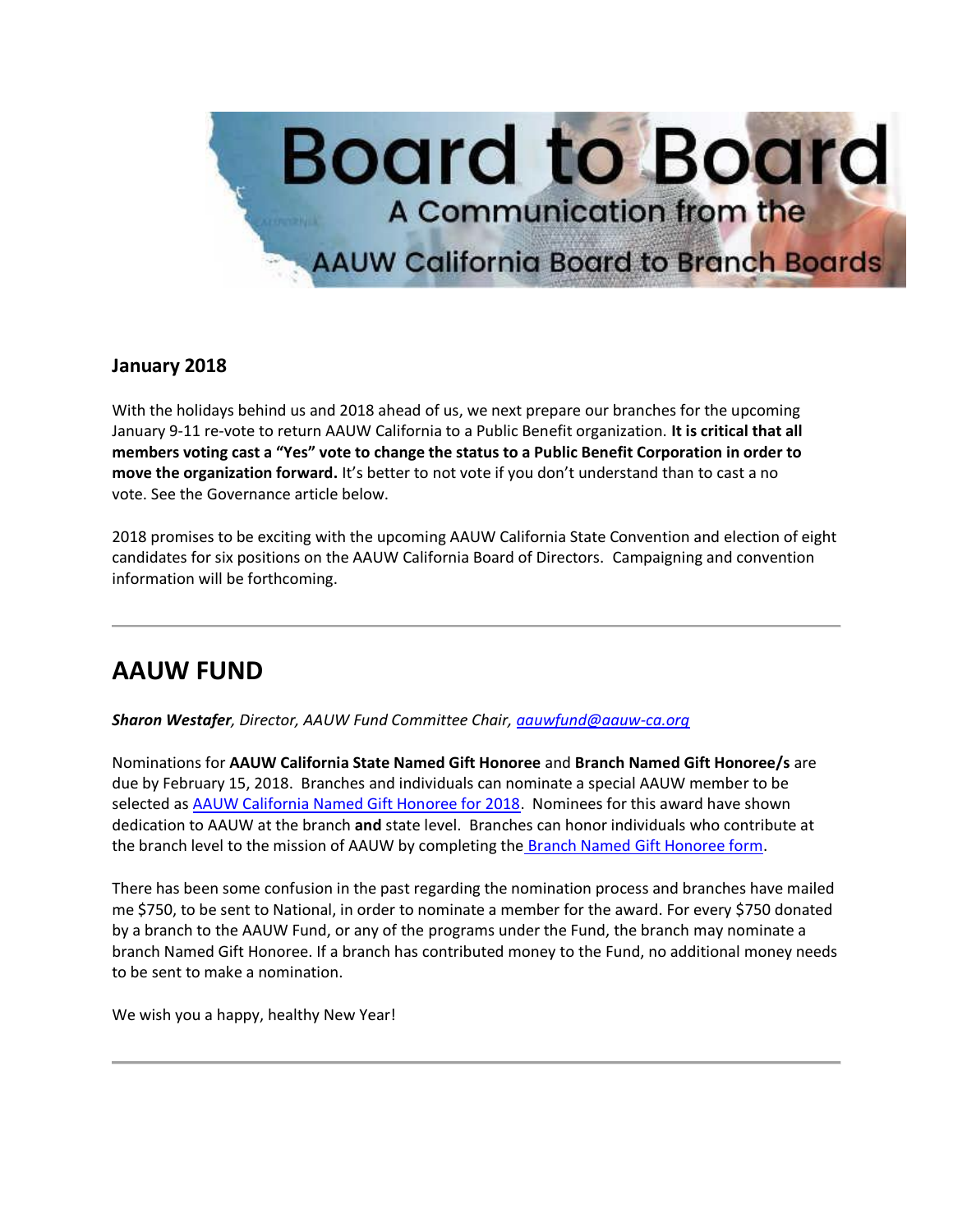# **COMMUNICATION**

*Sandi Gabe, Director, Communication Committee Chair, [Communications@aauw-ca.org](mailto:Communications@aauw-ca.org)*

#### **Are you a Techie Wannabe?**

With 74 website managers, 46 Communication Managers, 14 Marketing Managers, 108 Newsletter Editors and 41 Publicity Managers serving AAUW California Branches, we have a wealth of expertise in our own ranks.

To capitalize on this know-how, the AAUW California Communication Committee is launching a Peer Group aimed at sharing best practices, learning new tools and techniques and maximizing our use of technology.

We'll meet by conference call initially to determine areas of interest and will follow with monthly meetings focused on a particular tool or need identified by the group.

An Invitation to participate will be sent to Branch Leaders. Our initial meeting will be held Thursday, February 22nd at 6:30 pm. The topic for this meeting will be Facebook best practices.

Stop by to share your wisdom or learn some new techniques!

#### **Convention 2018 will re-energize your branch**

*Jim Doty, California Perspective editor, [perspective@aauw-ca.org](mailto:perspective@aauw-ca.org)*

AAUW California's biennial convention will be April 27-29, 2018 at the Irvine Marriott (18000 Von Karman Avenue in Irvine). The convention theme is "Educated. Reasoned. Active.". There has never been a time in which we have been more challenged to advance our mission, nor has there ever been a greater opportunity.

Celebrate the advocacy, education, philanthropy, and research we do to achieve equity for women and girls! Meet state and national leaders. Attend revitalizing workshops. Hear inspiring and entertaining speakers, including plenary sessions on grassroots advocacy, women peacebuilders, advancing equity for all, and this year's Speech Trek competition: "How Can We Stand Up to Sexism?" And we will top it off with a celebration of the 20th anniversary of Tech Trek!

Encourage your members to attend. Include information about AAUW California's biennial convention in your branch newsletter and website.

Additional details and registration materials will be in the winter issue of the *California Perspective* and our state website. Th[e logo](https://bor.aauw-ca.org/sendy/l/YlrJ763AeyF892b51vFm0EptRw/fUnj5SnAD6MYwwhA0L01zg/CeIbssn3RE2ljVzeuVwXDw) for the convention can be downloaded from the AAUW California website.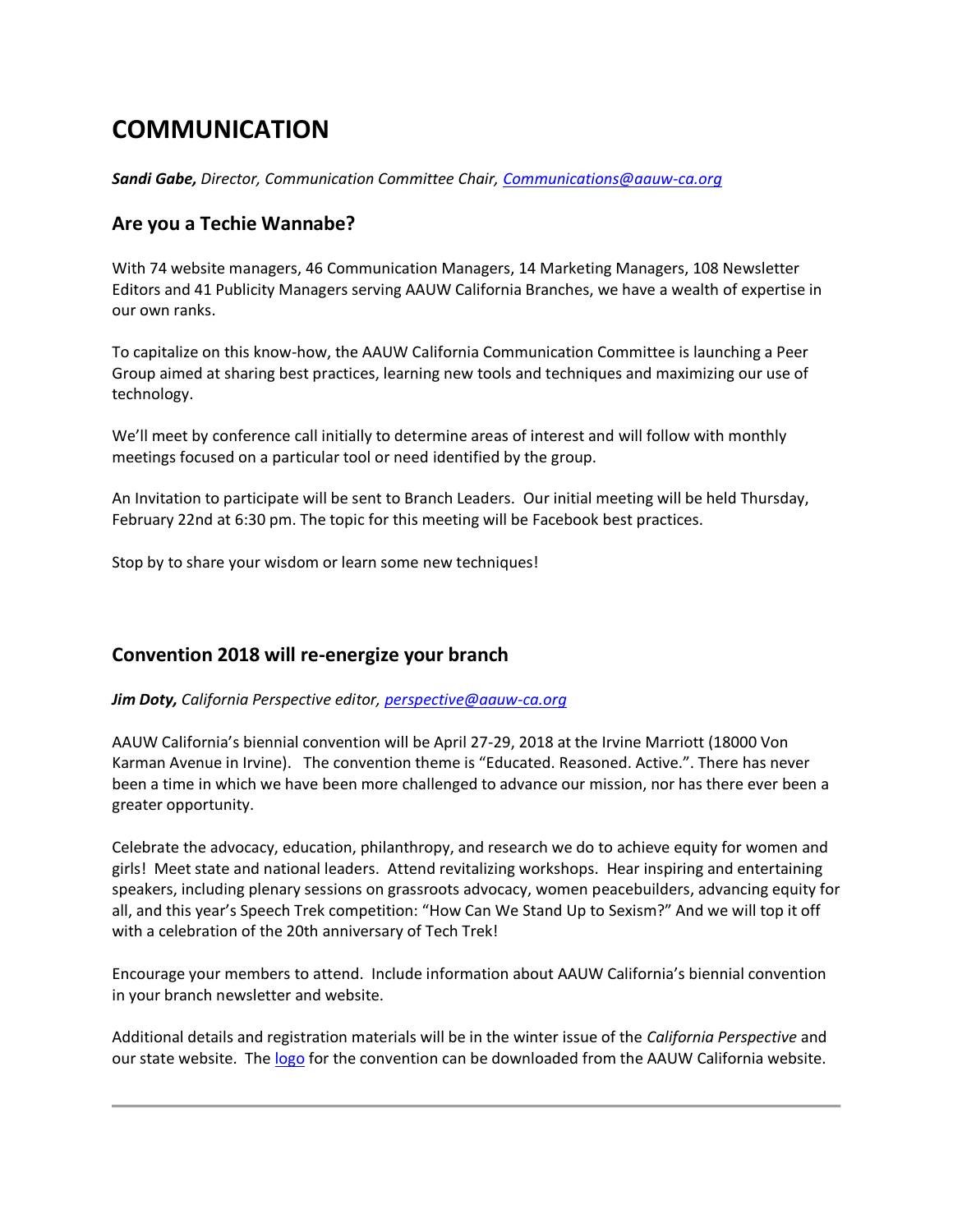### **FINANCE**

*Pat Ferrer, CFO, [cfo@aauw-ca.org](mailto:CFO@aauw-ca.org)*

#### **Insurance, insurance, insurance**

Our liability insurance only covers events with expected attendance of 500 or less. If attendance is higher, an additional form must be completed and additional insurance paid. The certificate of [insurance form](https://bor.aauw-ca.org/sendy/l/YlrJ763AeyF892b51vFm0EptRw/kTSExEtkYLWaAEytHhnLDg/CeIbssn3RE2ljVzeuVwXDw) has been updated to reflect the attendance requirements. Please tell your appropriate branch leaders to access this new form.

Most of our branches have paid their insurance bill that was due November 15, 2017. However, we still have a handful that have not. Each branch has been sent reminders directly through QuickBooks and in direct emails to the branch president and treasurer shown in our state directory. If you haven't paid your insurance (and funds assessment bill), please do so ASAP. We already paid the bill in full in July 2017!

### **FINANCIAL LITERACY**

*Jan Cook, Financial Literacy Committee Chair, [financialliteracy@aauw-ca.org](mailto:financialliteracy@aauw-ca.org)*

#### **Are you Financially Literate? Can you answer these questions?**

Financial Literacy is understanding your money: where it comes from, how to earn it and what to do with it. Financial Literacy is the ability of an individual to make appropriate decisions in managing personal finances.

Can you answer these questions about **your own** Financial Literacy?

- What is the difference between a "need" and a "want"?
- Do you know where your money goes each month?
- Do you have a budget?
- Do you use a financial diary?
- What about your savings? your giving?
- Are you careful with your personal information?

When researching Financial Literacy, you will find these questions to be the most important tools wherever you look.

Every financial institution by law has an education division that presents programs for the public. Type in "Financial Literacy" in your browser—there is more information than you can absorb. Many education sites are based on national and specific state standards for Financial Literacy and entrepreneurship education.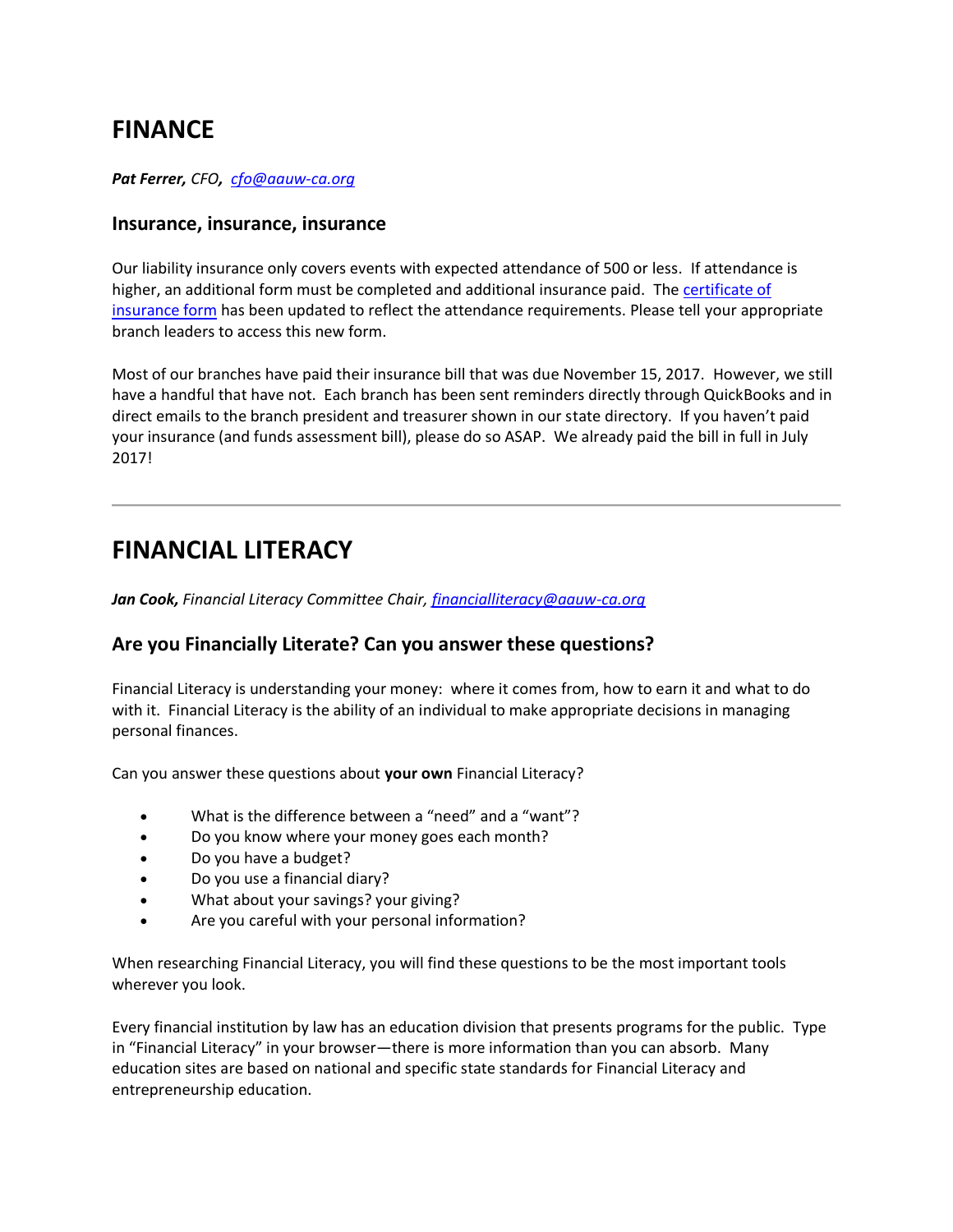Financial Literacy in today's world is almost as important as learning to read and write. A goal we all share is that of financial responsibility and success. Most people are not prepared to manage their money, yet all people handle money.

I hope to see many of you at the AAUW California state convention in April in Irvine California. Look for the Financial Literacy Workshop in your program.

### **GOVERNANCE**

*Sue Cochran, Governance Committee Chair, [governance@aauw-ca.org](mailto:governance@aauw-ca.org)*

### **Mark your calendar for the AAUW California Articles of Incorporation Re-Vote January 9-11, 2018**

**Please note that all votes (including phone votes) must be cast between January 9-11 in order to be valid.** Early phone votes will not be accepted.

The September 2017 member vote to return AAUW California to a Public Benefit Corporation failed because of 26 "No" votes. Although 99% of votes were "Yes," it was not enough. Our state's corporate regulations require a unanimous "Yes" vote to change the status of a corporation.

#### **What is the difference between a Mutual Benefit and a Public Benefit Organization?**

| Members of a Mutual Benefit corporation can receive       |
|-----------------------------------------------------------|
| distributions from the organization and receive the       |
| assets of the organization if it is dissolved, similar to |
| shareholders of a for-profit corporation.                 |
|                                                           |

#### Mutual Benefit Corporations typically qualify under 501(c)(4) or 501(c)(6).

Public Benefits corporations generally qualify for federal tax exemption under 501(c)(3) and sometimes 501(c)(4).

The FAQs have been updated and expanded on the AAUW California website and can be [dowloaded](https://bor.aauw-ca.org/sendy/l/YlrJ763AeyF892b51vFm0EptRw/3892VLUShIkxPXliMTuq5V8Q/CeIbssn3RE2ljVzeuVwXDw) and distributed to your members or included in your branch newsletter. [E](https://bor.aauw-ca.org/sendy/l/YlrJ763AeyF892b51vFm0EptRw/ybbfMmHStHvGQMhrez2HBA/CeIbssn3RE2ljVzeuVwXDw)ncourage your members to thoroughly read this piece and address any additional questions or need for clarification to [governance@aauw-ca.org.](mailto:governance@aauw-ca.org) **It is critical that all members voting cast a "Yes" vote to change the status to a Public Benefit Corporation in order to align with National AAUW's status and move the organization forward.**

#### **Mutual Benefit Public Benefit**

All assets must be irrevocably dedicated to a charitable purpose and as such, there are no distributions to members of the organization on dissolution or otherwise.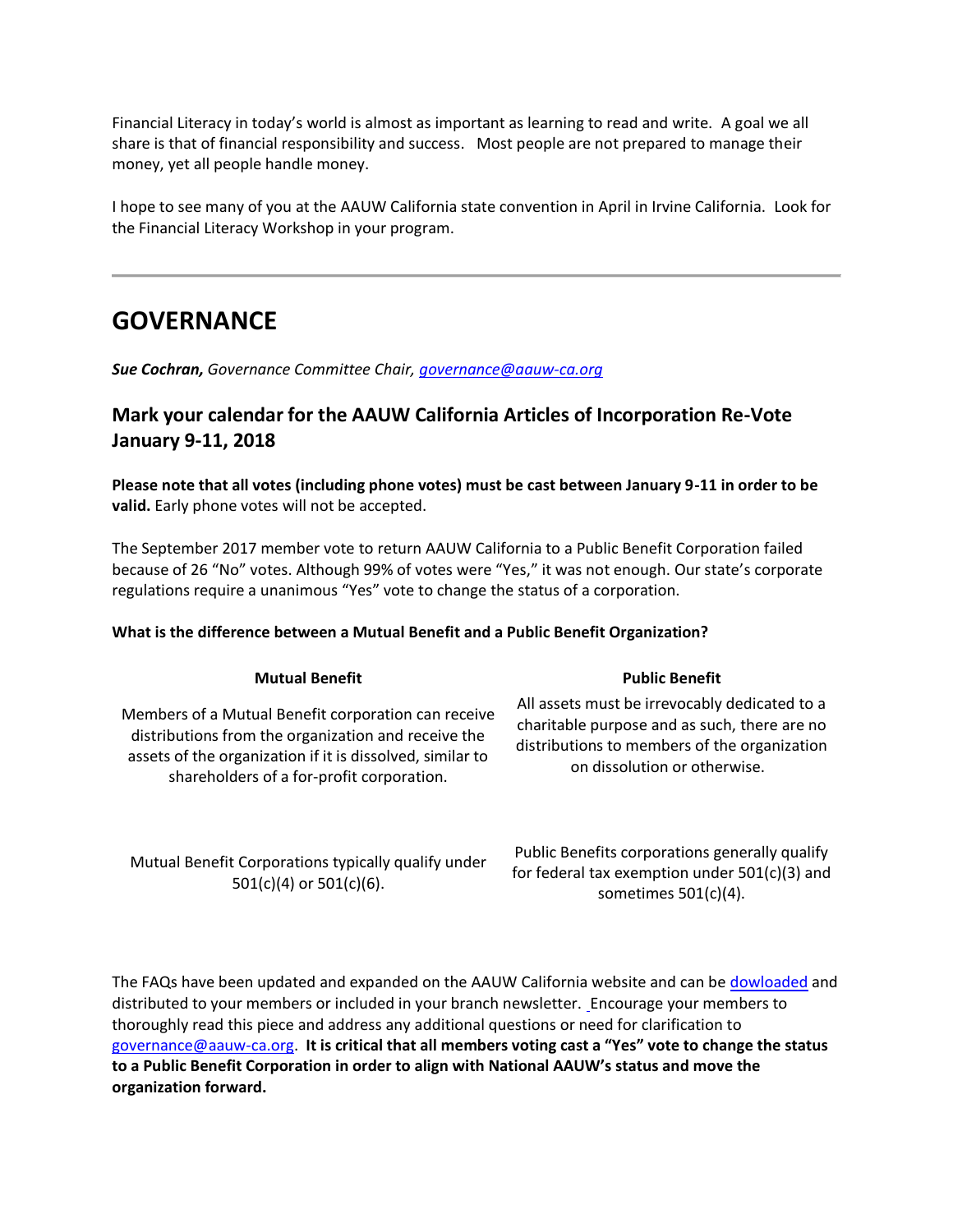# **LEADERSHIP DEVELOPMENT**

*Cathy Foxhoven, Co-President Elect, Leadership Development Chair, [leaderdev@aauw-ca.org](mailto:leaderdev@aauw-ca.org)*

#### **NEW YEAR'S RESOLUTION!**

Please resolve to share with your leaders and members the information contained in this B2B and the upcoming *California Perspective.* It is so important to read it all in order to be informed about AAUW California and AAUW.

This New Year's resolution will help educate your leaders and develop new leaders!

### **MEMBERSHIP**

*Deanna Arthur, Secretary and Kathy Andreini, Membership Committee Co- Chairs[, membership@aauw](mailto:membership@aauw-ca.org)[ca.org](mailto:membership@aauw-ca.org)*

#### **Is your branch in compliance? Have you visited the national website lately?**

PLEASE make sure your branch is being inclusive for people with disabilities when you plan your events. [This guide](https://bor.aauw-ca.org/sendy/l/YlrJ763AeyF892b51vFm0EptRw/QaFTmIOq763WfRPcXLfu9e892w/CeIbssn3RE2ljVzeuVwXDw) gives you helpful tools and hints to make your event a success. A little preplanning and care make us that much more inclusive and accessible to new members.

Let us know if you found this useful and please be sure to share with the others on your branch boards.

# **NOMINATIONS & ELECTIONS**

*Donna Lilly, Nominations & Elections Chair[,nominating@aauw-ca.org](mailto:nominating@aauw-ca.org)*

#### **Candidates Are Campaigning**

Eight candidates stepped up to answer the call to fill 6 vacant seats on the AAUW California Board of Directors. Candidates from the north and south of the state are currently campaigning to be elected to serve you in 2018-2020. Members with an email address will receive an invitation to cast a ballot. Members without an email on file with AAUW National will receive a postcard with voting instructions on how to cast a vote by phone or online between April 22 and May 12.

Check out the [8 candidate statements,](https://bor.aauw-ca.org/sendy/l/YlrJ763AeyF892b51vFm0EptRw/iUNXroDyAI5o7YnE303A8w/CeIbssn3RE2ljVzeuVwXDw) photos and videos.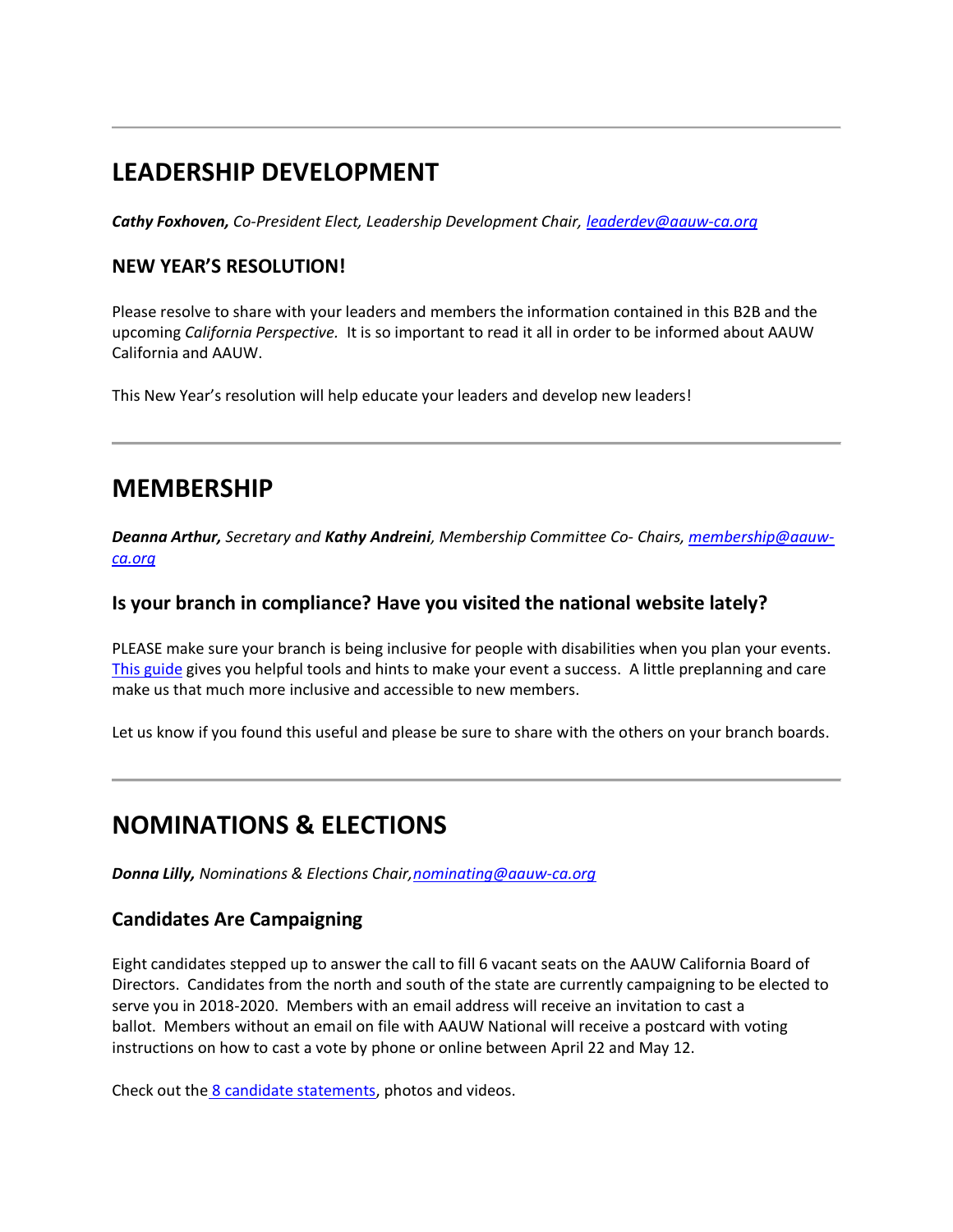Prepare to be impressed.

# **PROJECT OVERSIGHT COMMITTEE**

*Dianne Owens, Project Oversight Committee Chair[, dianneowens9@gmail.com](mailto:dianneowens9@gmail.com)*

#### **The next Tech Trek or Speech Trek?**

Does your branch have a mission-based project that you would like to pursue, but you need some funding? Is it a project that would not only benefit your community but might be applicable to other California branches and communities?

The AAUW California Board of Directors has approved an application procedure for branches that have developed or want to develop new projects that will enhance our AAUW mission of breaking through barriers for women and girls. Branches and individual AAUW members may apply. Up to two \$500 grants will be awarded each year. The deadline for application is March 1, 2018. The application and directions for applying for a **State Project Grant** are located on the AAUW California website.

In 2017, the Auburn Branch received a grant of \$500 to help them implement a new project, *Electrifying Art: A Maker Project*. A branch or individual who receives a grant may apply for a renewal of one year. The current AAUW California Project Oversight Committee oversees Tech Trek and Speech Trek.

### **PROGRAM**

*Jane Niemeier Co-President Elect, and Stormy Miller, Director, Program Co-Chair[, program@aauw](mailto:program@aauw-ca.org)[ca.org](mailto:program@aauw-ca.org)*

#### **Programs of the Quarter - October, November, December**

Our branches have had such dynamite programs that it is very difficult to pick the Programs of the Quarter for the second quarter of the year. We have been mulling over more than 40 branch programs that are worthy of recognition. We first separated the mission-based programs into categories which are as follows with the number of programs in that category in parentheses: Title IX (4), Homelessness and Affordable Housing (5), Immigration and Inclusiveness (5), Women's Equality, Gender Bias and Feminism (9), STEM (4), Trafficking (3), Women on Boards and Electing Women (3) and Other (7).

We were struck by how closely the Women's Equality, Gender Bias, and Feminism category matched AAUW's mission of breaking through barriers for women and girls. Therefore [nine programs](https://bor.aauw-ca.org/sendy/l/YlrJ763AeyF892b51vFm0EptRw/geRaiLleTWc6qetrdmEV0Q/CeIbssn3RE2ljVzeuVwXDw) were selected because of their outstanding speakers and ideas.

They are: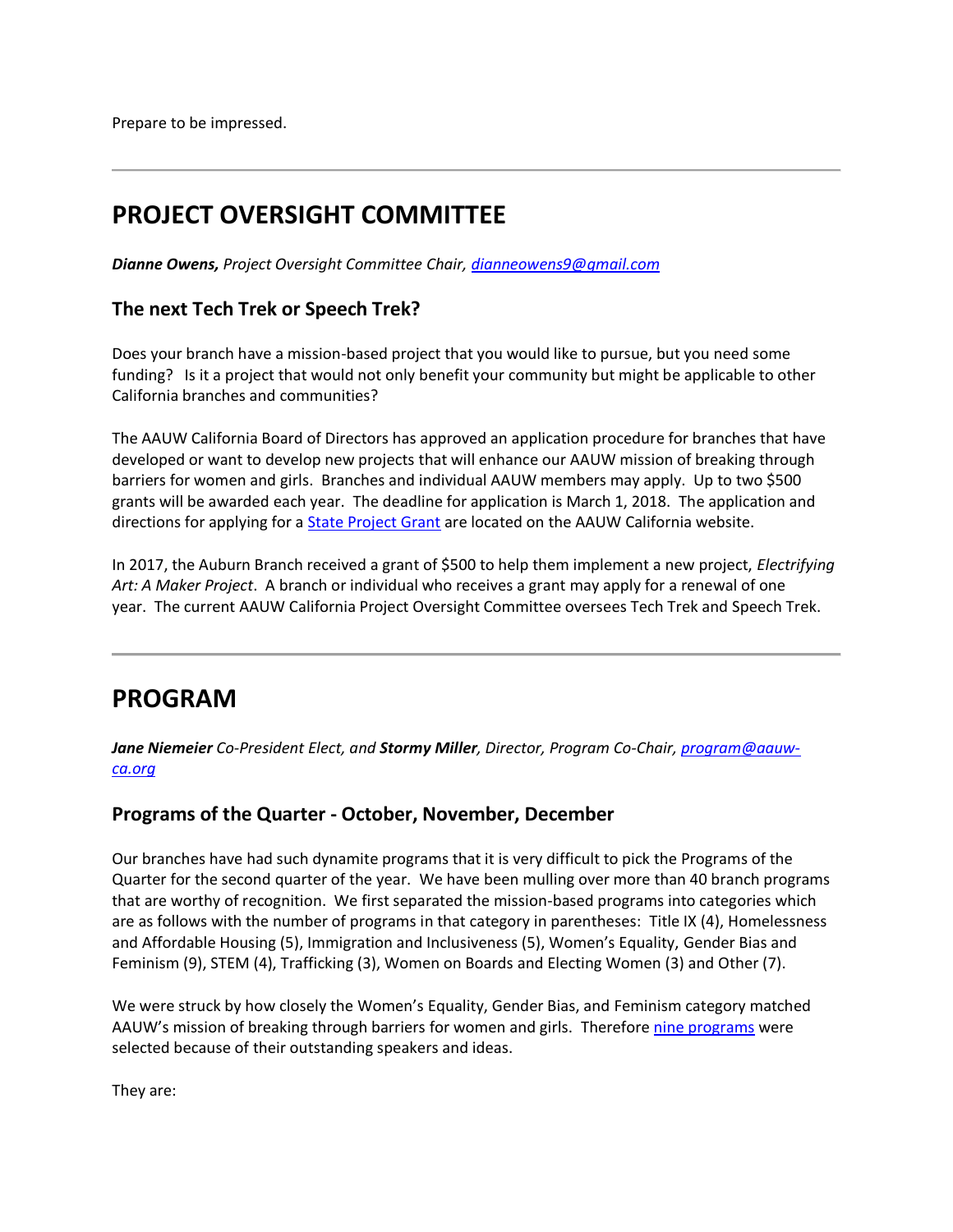- Alhambra A speaker from the League of Women Voters presenting on "Obscure Feminism: Underappreciated Aspects of gender inequality."
- Cabrillo-Diego Marla McGuire, a TV personality speaking on pay equity and the ins and outs of being a woman in the TV business;
- Carlsbad-Oceanside-Vista Women Challenging the System with two professor-researchers from the Salk Institute speaking about "What it Means to Stand up to Gender Discrimination" (AAUW National is supporting these women in their lawsuit.);
- Citrus Heights-American River with Sacramento presented the film Equal Means Equal which gave "a compelling argument for ratifying the ERA amendment";
- Laguna Beach "Our Heritage, How Women Won the Vote", women's suffrage history;
- Lodi "Famous Women in Art History and How Their Art Made Them Both Feminists and Artists" with a woman speaker from the University of the Pacific;
- Lompoc-Vandenberg "Gender Bias at Work: What is the problem and how can we fix it?" with a woman professor from UC Santa Barbara;
- Pasadena "ERA Then and Now" with a speaker who gave the history of the struggle to get the ERA passed;
- San Clemente-Capistrano Bay Gender Inequality with a woman professor from Saddleback College as the featured speaker.

We would also like to give special recognition to the San Mateo Branch for their ongoing program of helping women in prison. AAUW members volunteer to teach women prisoners vocabulary to help them pass the GED.

#### **BRANCH**



Happy New Year! 'Tis the time for reflecting on all of your 2017 accomplishments while setting intentions for a grand 2018! We hope each branch acknowledges its hard work carried out through programs and outreach to the community. And just a friendly reminder, there's an easy way for you to document your success via Branch Bingo! Thank you to those branches who submitted your Round 1 card prior to the deadline. We have decided to extend Round 1 for a two-week period, closing on Sunday, January 14th.

### **Round 2 Begins on Monday, January 22nd and closes on March 31st!**